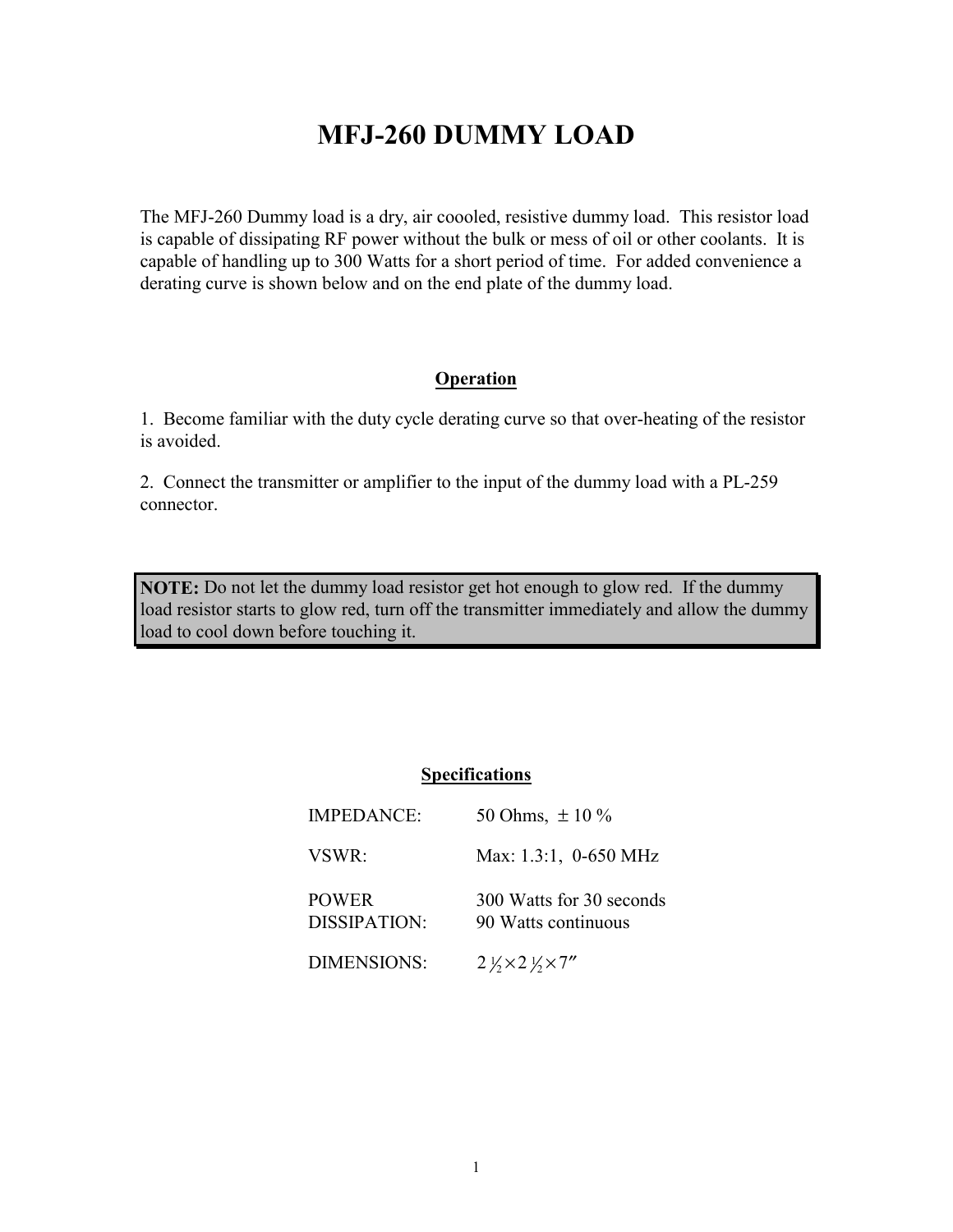# POWER CURVE



Derating curve for the MFJ260 Dummy Load.